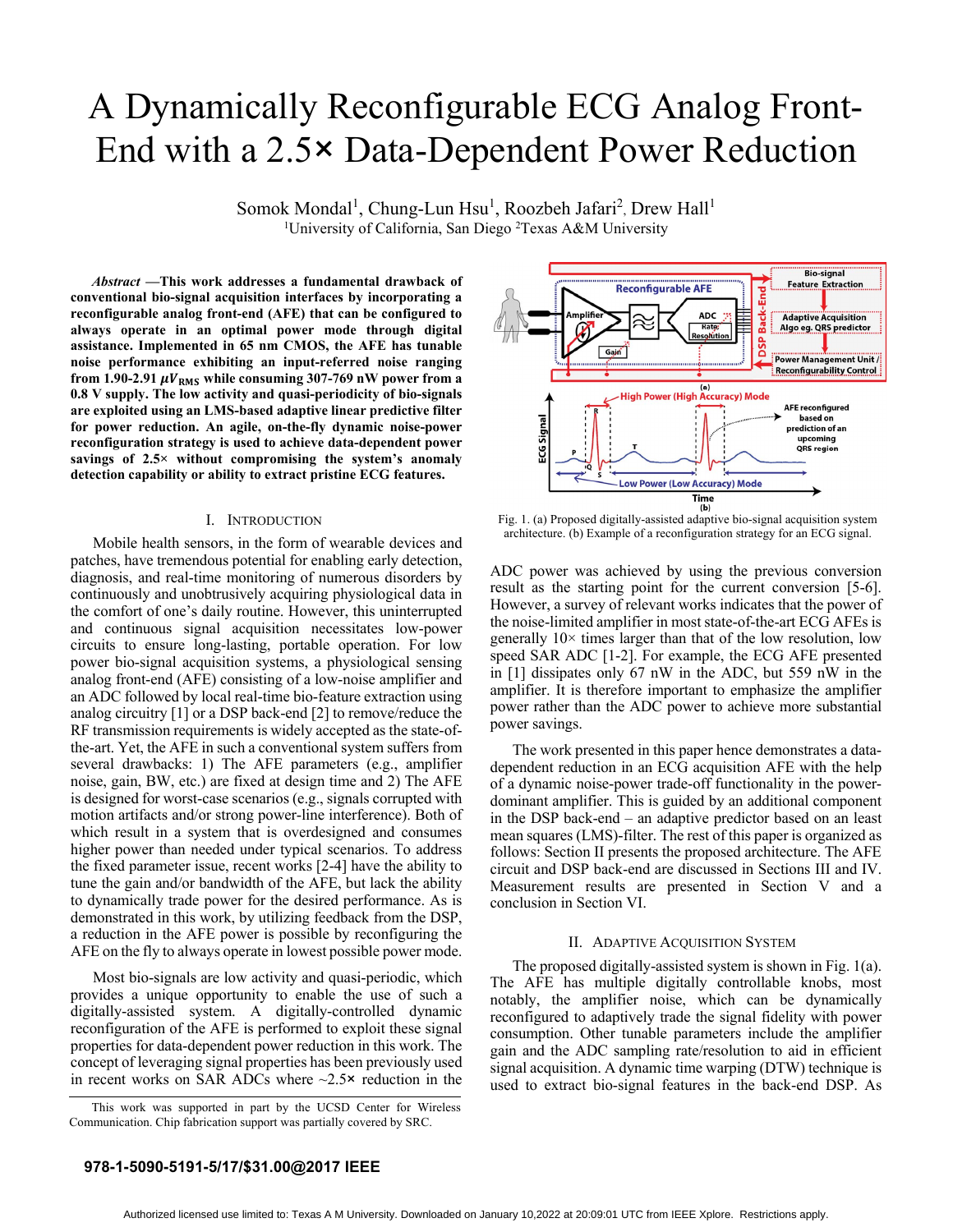

Fig. 2. Schematic of the reconfigurable analog front-end.

shown in Fig. 1(b), an ECG signal is characterized by the P-Q-R-S-T peaks, which are detected in real-time by the DTW. Also evident from Fig. 1(b) is that the QRS complex in an ECG occurs only over a small fraction of the period (less than 15%) and repeats continuously in a well-defined, predictable fashion. As will be shown later, for some applications, it is only critical to acquire the high-activity regions or regions around the peaks of interest with high fidelity for the signal processing thereby creating an opportunity for data-dependent savings like the one illustrated in the example in Fig. 1(b). The dynamic noise-power reconfiguration is directed by an LMS-based adaptive linear predictive filter. With only one prediction per heartbeat needed, this extra component in the system operates at a very slow rate (i.e., for R-peak prediction, with a typical heart-rate of 72 beats/min, the digital filter operates at about 1 Hz) thereby imposing a negligible power overhead and making datadependent savings using the proposed technique feasible.

#### III. RECONFIGURABLE AFE: CIRCUIT DESCRIPTION

The reconfigurable analog circuitry implemented for the proposed system is shown in Fig. 2. The low-noise amplifier uses a chopper-stabilized topology to mitigate the otherwise dominant flicker noise [7-8]. To address additional applicationspecific issues of electrode polarization offset and degraded input impedance due to chopping, a DC servo loop and a positive-feedback impedance boosting loop are employed, respectively. Arrays of switchable feedback capacitors  $C_{\text{fb}}$  are used to tune the amplifier gain and the impedance boosting capacitors  $C_{\text{ib}}$  are tuned in tandem with  $C_{\text{fb}}$  to maintain constant input impedance. The current of the first-stage OTA is tunable over a wide range (100 nA – 675 nA) to offer a fine-grain control over the noise power tradeoff.

The first-stage OTA is implemented using a dual-tail complementary input pair topology (Fig. 2) rather than a conventional single tail version. This allows for a wide current tuning-range as both top and bottom tails can be switched simultaneously without significantly affecting output commonmode voltage and thereby relaxing the common-mode feedback (CMFB) circuit requirements. However, with the agile mode switching required, a simple resistive divider for the CMFB as in [2] is not suitable since the OTA's open loop gain



Fig. 3. Adaptive linear predictor (a) functionality and (b) performance.

 $g<sub>m</sub>(r<sub>o</sub>||R<sub>cmb</sub>)$  would change with its bias current and cause distortions while switching modes. One approach to overcome this issue is to make  $R_{\text{cmfb}}$  much larger than the OTA's output impedance,  $r<sub>o</sub>$ . However, this can be challenging in practice. We instead use the CMFB structure shown in Fig. 2 where each PMOS tail cell utilizes transistors  $M_{t1,2}$  as linear resistors in deep triode to set the OTA's output common-mode voltage to  $V_{CM}$  while presenting a high impedance capacitive load. The amplifier is designed such that OTA1 with its CMFB consumes 80-540 nW, OTA2 consumes 40 nW, the servo loop consumes 24 nW, and the remaining biasing network and digital circuitry consume 100 nW. In the SAR ADC, resolution reconfiguration (5- to 9-bit) with efficient power-scaling is achieved with the bottom plates of the CDAC driven by tristate inverter buffers such that each resolution decrement is performed by floating the MSB capacitor(s) and starting the conversion from the next largest capacitor. Finally, for adaptive acquisition using the AFE, the mode switching of the amplifier is synchronized with the ADC sampling, such that any perturbations get the maximum settling time. For such low bandwidth and low speed requirements associated with bio-signal acquisition, the amplifier tail current reconfigurations are considerably instantaneous as indicated by simulations during the design phase and confirmed by measurement results presented later.

#### IV. DSP BACK-END

The DSP back-end in the proposed system requires an ECG feature extractor, as in all conventional systems, plus a predictor to control the amplifier reconfiguration. Several algorithms such as the discrete wavelet transform (DWT) [9] or DTW [10] can be used for the real-time detection and classification of ECG features. In this work, the DTW algorithm was chosen and implemented. Using DTW, each data point in a single cycle ECG template along with its distinctive feature gets monotonically mapped to a corresponding point/feature in the acquired ECG, thereby detecting the P-Q-R-S-T peaks [10]. It should be noted that the AFE reconfiguration strategy and LMS filter are independent of the feature extraction algorithm used.

An adaptive linear predictive filter (Fig. 3a) then takes the detected features (e.g., the current and past R-R intervals) and uses an LMS algorithm to predict the upcoming features (e.g., the next R-R interval). A  $5<sup>th</sup>$  order filter was found to be sufficiently accurate in predicting features in ECG signals due to the slowly varying nature of the signals. Fig. 3(b) shows this prediction ability and accuracy evaluated using ECG signals with behaviorally added random heart-rate variability (HRV). This adaptive filter is implemented as follows: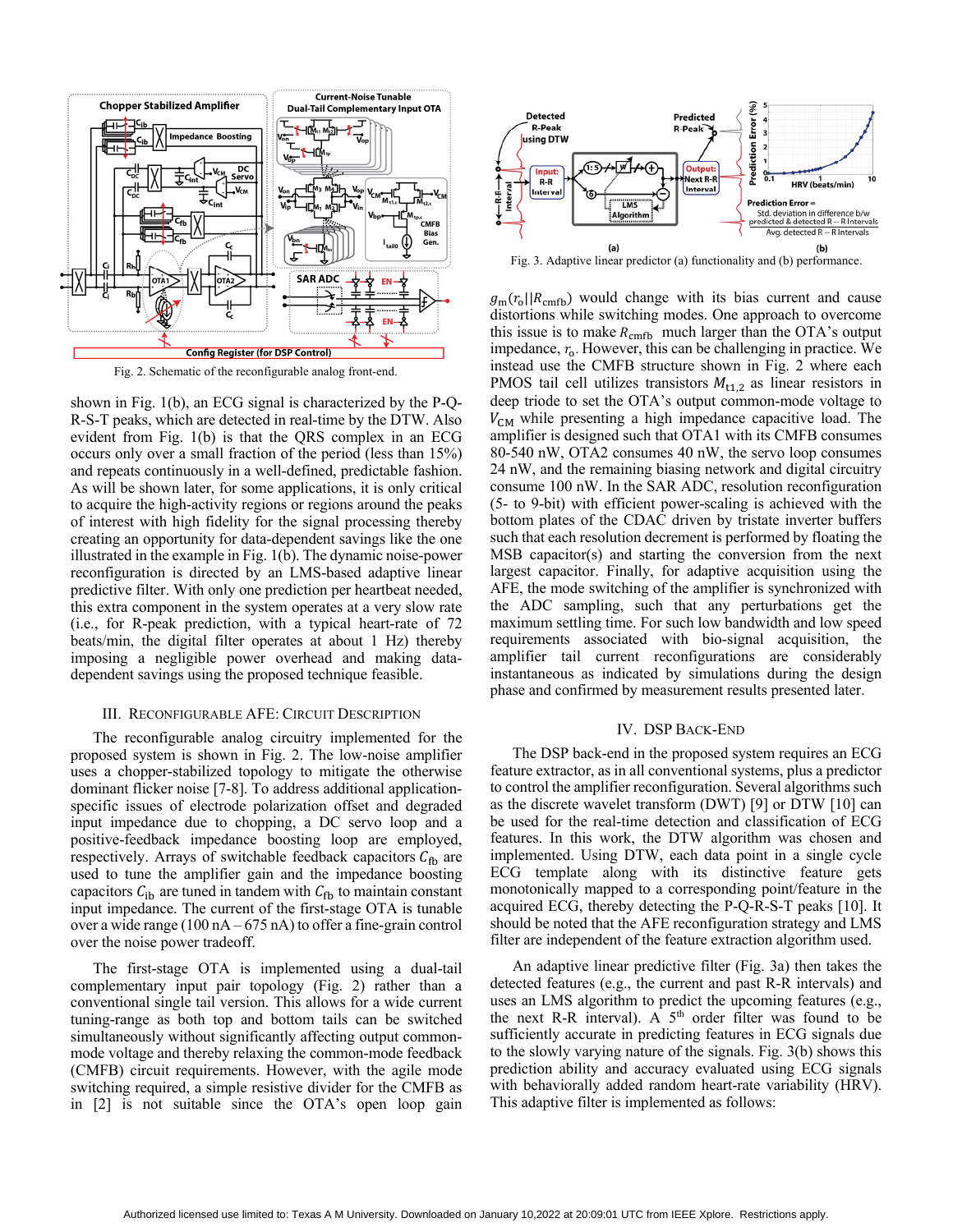$$
y[n] = w_1[n]x[n-1] + w_2[n]x[n-2] + \cdots + w_N[n]x[n-N]
$$
 (1)

$$
e[n] = y[n] - x[n] \tag{2}
$$

$$
w_i[n+1] = w_i[n] + x[n-i]e[n]\mu
$$
\n(3)

where  $w_i[n]$  are the filter coefficients that are adapted to minimize the error  $e[n]$  between the predicted R-R intervals  $\nu[n]$  and the ones detected  $\chi[n]$  based on an LMS algorithm with adaptation parameter  $\mu$  and order *N*. The performance of such an adaptive filter for the proposed dynamic reconfiguration was previously presented and studied for heart-rate variability detection [11].

 The DSP is implemented off-chip on an FPGA for evaluation of other predictors and flexibility. However, the extra component – the LMS filter – if integrated on-chip would contribute to a negligible overhead owing to its operation at  $\sim$ 1 Hz for one prediction per beat as discussed earlier. Furthermore, during regular operation with fairly consistent cardiac activity, the adaptive filter coefficients converge to realize a moving average filter implying that the circuit activity is often quite low. SPECTRE simulations of a synthesized LMS filter in 65 nm CMOS consume less than 10 nW.

## V. MEASUREMENT RESULTS

Measurements from the chip in 65 nm CMOS with 2 mm<sup>2</sup> area including pads operated from 0.8 V supply are as follows.

# *A. Reconfigurable AFE*

The AFE offers several programmable gain (22-43 dB) modes and the measured bandwidth at 35 dB gain mode is 250 Hz. As shown in Fig. 4, chopping at 4 kHz frequency (more than twice the measured 1/*f* corner of 1.15 kHz) mitigates the otherwise dominant flicker noise. Fine-grain control of the input-referred white noise floor from 125-195 nV/ $\sqrt{Hz}$  is achieved by trading power in 12 uniform steps from 272-734 nW with OTA2 in its lowest power mode (Fig. 4). The measured amplifier input impedance was improved from 6.5 MΩ to 105 MΩ by enabling the impedance boosting loop. A common-mode rejection ratio (CMRR) >82 dB across all modes was measured. The SAR ADC consumes 34.6 nW and 9.1 nW in the 9- and 5-bit modes, respectively. In the 9-bit mode, the ADC has an ENOB of 8.75 bits, a DNL of +0.43/- 0.8 LSBs, INL of +0.58/-0.47 LSBs, and an SFDR of 67.1 dB measured at 1 kSps. The linearity performance remains consistent up to10 kSps.







Fig. 5. Measured ECG signal along with measured instantaneous power while performing dynamic reconfiguration to selectively capture the QRS complex with higher accuracy.

### *B. Adaptive Acquisition*

With the QRS-complex of an ECG being its most distinctive feature and its periodicity, width, variability in amplitude, etc. providing crucial diagnostic information, the adaptive acquisition is demonstrated for an application wherein only the Q-R-S detection accuracy is critical. Measured ECG showing the discerning compromise with signal quality in low power mode, and instantaneous power indicating an agile mode switching leading to a 2.5× data-dependent power savings are shown in Fig. 5. Although only high fidelity Q-R-S acquisition is demonstrated here, with the ability to predict each of the P-Q-R-S-T peaks individually, the concept could be extended to realize a wide-variety of data-dependent acquisition strategies.

# *C. Predictor Performance*

The system functionality was evaluated extensively using ECG signals from the MIT-BIH Arrhythmia database [12]. As an example, the predictor performance is illustrated in Fig. 6 over a dataset with slight heart-rate variability. The filter's ability to accurately track the quasi-periodic ECG with its typical slow variability and quickly adapt (after suffering from a missed prediction due to an abrupt variability, such as an arrhythmia) are clear. It should be noted that although the predictor cannot track extreme irregular cardiac activity (i.e., when the quasi-periodicity property doesn't hold), no compromise with the system's anomaly detection performance is made. This is because the case of persistent prediction errors is itself an anomaly indicator which can be used to take appropriate counter measures or stop the adaptive acquisition and capture these events with high accuracy. In other words, the predictor has a secondary functionality of acting as a simple, yet efficient, real-time anomaly detector while assisting AFE power savings over prolonged durations of slow HRV.



Fig. 6. Predictor performance in the presence of HRV.